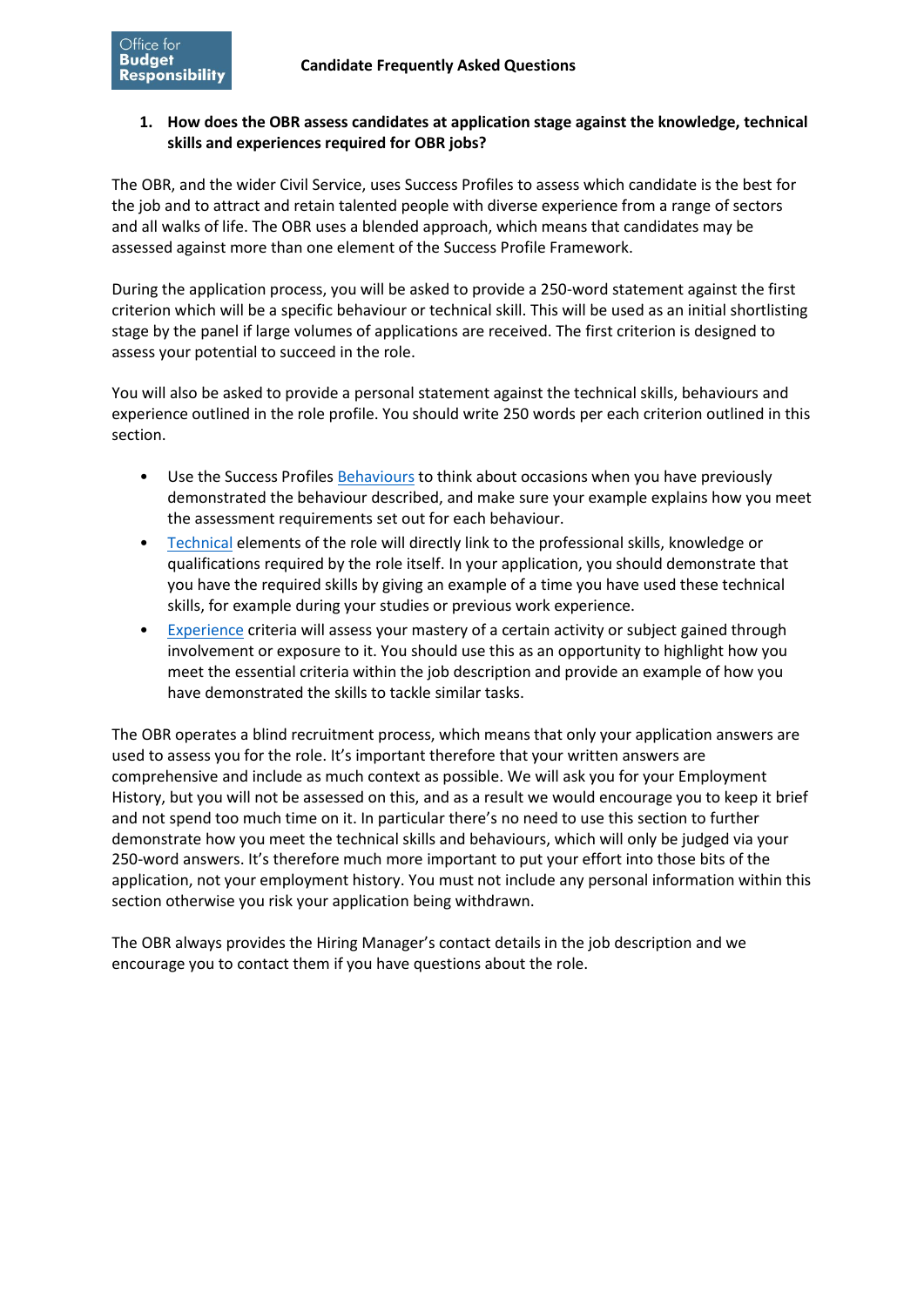

# **2. How should I structure my 250-word statements?**

Using the STAR approach helps you to set the scene, show what and how you did, and the overall outcome:

- **Situation**  Describe the situation you found yourself in and what happened.
- **Task**  The Hiring Manager will want to understand what you tried to achieve from the situation that you found yourself in.
- - **Action**  What actions did you take and how did you do it. Make sure to use "I", not "we" to explain how your actions lead to a result.
- **Result**  Use facts and statistics to demonstrate the results that your actions produced. Explain whether it was a successful outcome, and if not, what you learned from the experience.

#### **Top tips**

- - Ensure that you tailor your behaviour examples to the criteria set out beside the behaviour in the job description.
- - Choose powerful examples where you have dealt with a demanding situation or made a significant impact.
- - Focus on the "action" section of your written answer. Remember to convey why your action was important and what would have happened had you not taken a particular action to ensure your answer is action-oriented, rather than descriptive.
- Choose examples which best provides evidence of you demonstrating the specific behaviour or criteria being assessed. This will be outlined in the job advert.
- Focus on the "how" and why you took that action/approach throughout your statement.
- Let the Hiring Manager know how you were involved and got the results required.
- Use "I" not "we" throughout your application statements and articulate the exact role you played or impact you had.
- Use active voice and verbs when writing your application answers.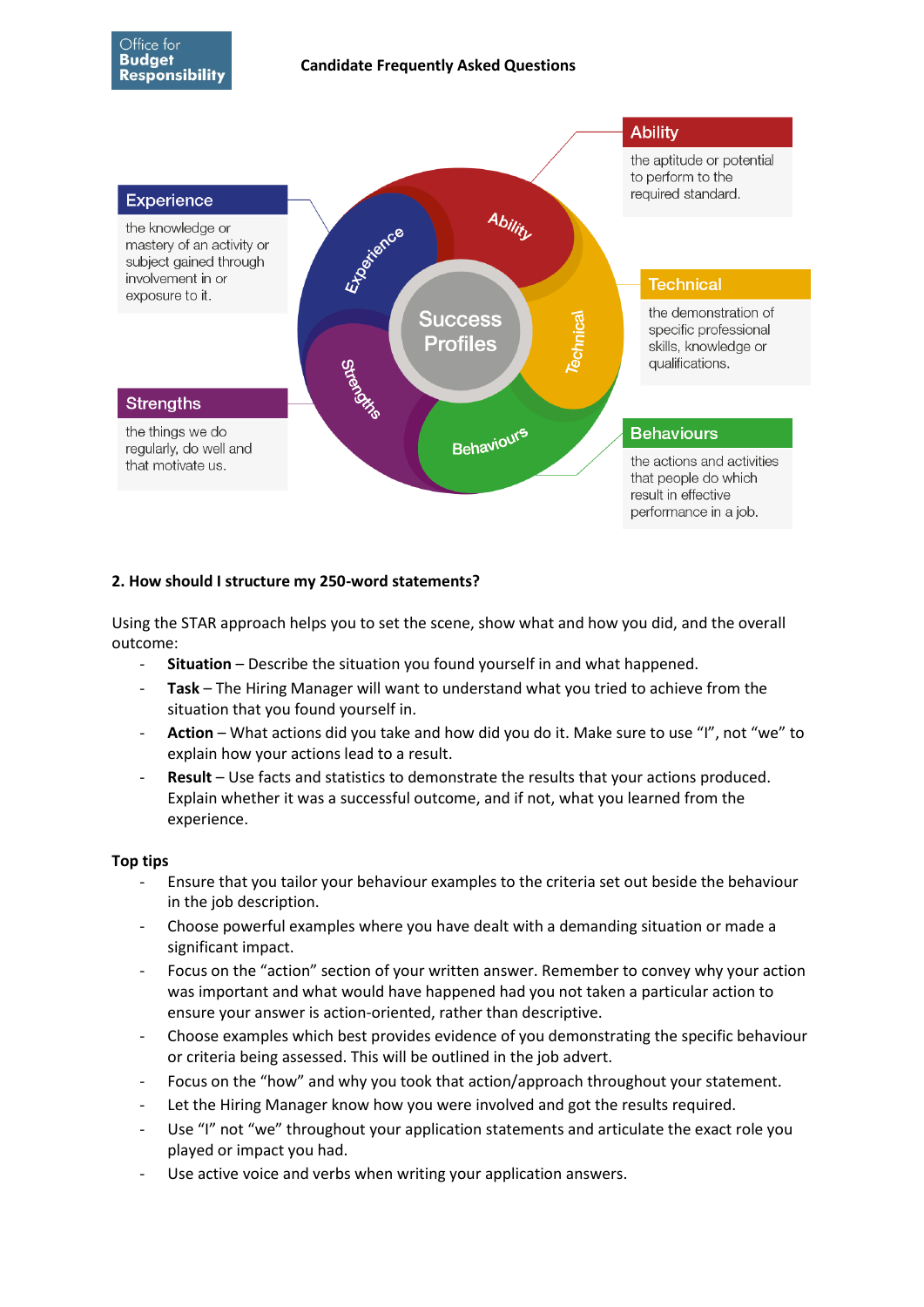- Don't assume that the sift panel know the situation or context, and make sure the result(s) are clearly stated in your example.
- Write your application well. Your job application displays your written communication skills, so make sure to proof-read your application before submitting.
- Try to keep all your examples in the same style of writing (e.g. tense and language) and although it might go without saying, don't let anyone else write any of your examples for you!

#### **Behaviour written statement example (changing and improving)**

**Situation:** In my previous role as Digital Marketing Assistant, the CEO wanted to see an increase in the number of subscriptions to the company's monthly newsletter, which was performing worse than she wanted.

**Task:** I was tasked with reviewing how to improve the number of subscriptions, to improve company sales as a result.

 process, and informed her of upcoming deadlines, so that she was aware that the project was on **Action:** I emailed current subscribers and consulted with them to understand if they found the current newsletter useful, and to identify suggestions for improvement. I then organised a meeting with key stakeholders to lead the review of the newsletter, using feedback from current subscribers. I led discussions and agreed a list of priorities for revamping the newsletter which would have the most impact, and which would result in the most subscribers, including implementing an online social media marketing campaign and offering reward incentives for our current subscribers to recommend the newsletters to family and friends. I kept the CEO up to date at each stage of the track.

 organisation. The CEO personally thanked me and recognised my success at project managing the **Result:** Following the referral and social media marketing campaign, the company saw a 33% increase in newsletter subscriptions in the first month. After 3 months, referrals became the company's top source of newsletter subscriptions, and resulted in a 20% increase in sales for the review of the newsletter, but also for improving it.

### **3. How will I be assessed in my interview at the OBR?**

Generally, your interview at the OBR will last between 45-60 minutes. Sometimes it may be shorter, and sometimes it may be longer. This is our opportunity to get to know how your skills, behaviours and experiences align with the skills required to do the job well.

As mentioned before, the OBR operates a blended approach to its assessment criteria. The job description will include which criteria you'll be assessed against at the interview. At the interview, you may be asked to give a short presentation. You will be told the topic in advance and you may be able to use slides. In the presentation, you should demonstrate your knowledge of the topic as well as your presentation skills.

#### **Top tips**

- Re-read your application form and the job description to understand your interview assessment criteria.
- Review behaviour definitions and prepare examples for each behaviour, matching your skills to the job requirements.